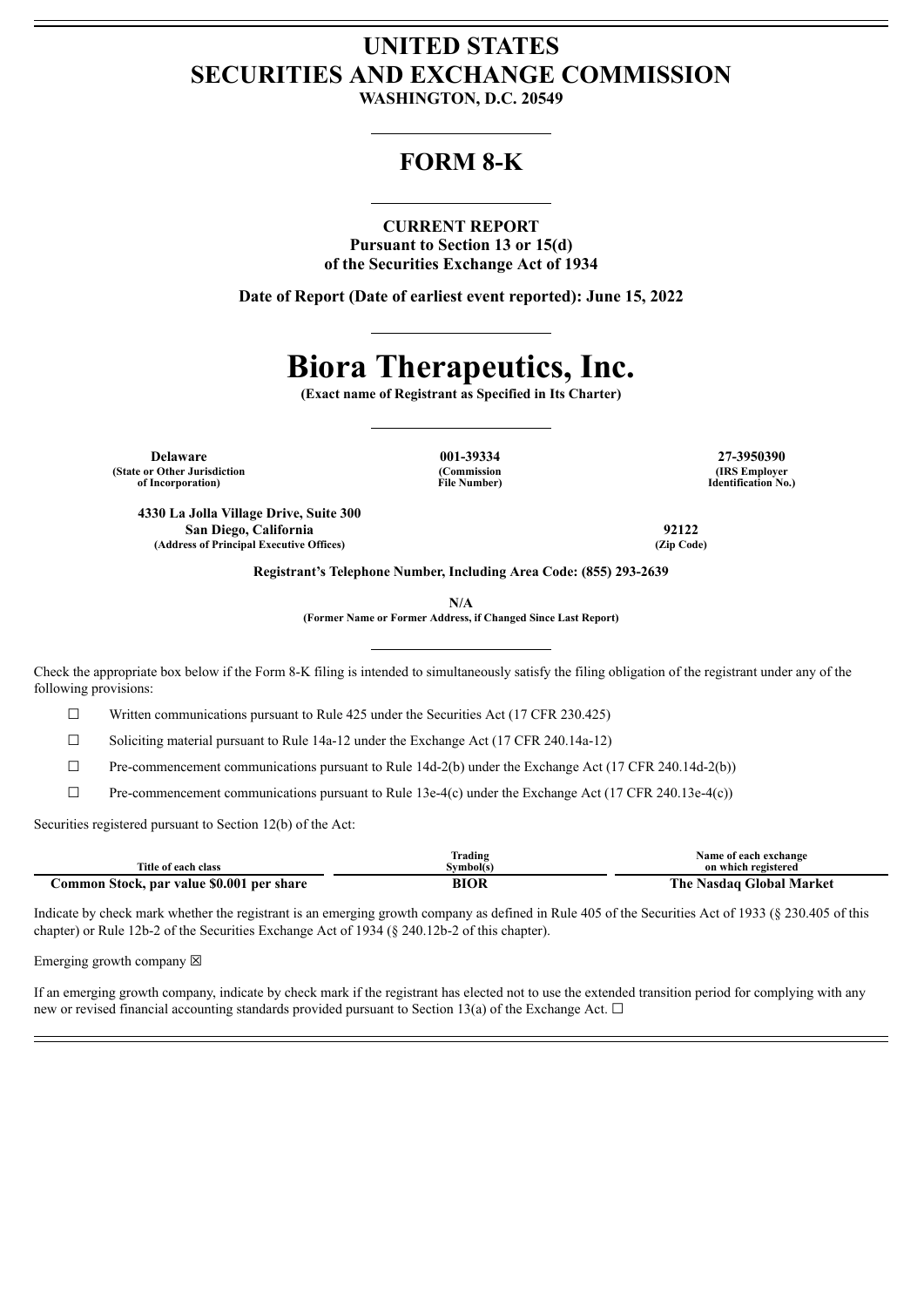#### **Item 5.07 Submission of Matters to a Vote of Security Holders**

Biora Therapeutics, Inc. (the "Company") held its 2022 Annual Meeting of Stockholders (the "Annual Meeting") on June 15, 2022 at 11:00 a.m. Pacific Time. As of the close of business on April 21, 2022, the record date for the Annual Meeting, there were 184,198,929 shares of common stock entitled to vote at the meeting. Stockholders acted on the following items of business at the Annual Meeting:

1. The following director nominees were elected to serve until the 2023 Annual Meeting of Stockholders based upon the following votes:

| Nominee               | <b>Votes For</b> | <b>Votes Withheld</b> | <b>Broker Non-Votes</b> |
|-----------------------|------------------|-----------------------|-------------------------|
| Adi Mohanty           | 50,221,042       | 2,629,705             | 57, 573, 829            |
| Jeffrey D. Alter      | 43,800,914       | 9,049,833             | 57, 573, 829            |
| Jeffrey A. Ferrell    | 41,787,032       | 11,063,715            | 57, 573, 829            |
| Jill Howe             | 44.664.773       | 8.185.974             | 57, 573, 829            |
| Brian L. Kotzin, M.D. | 50,631,097       | 2,219,650             | 57, 573, 829            |
| Lynne Powell          | 50,893,329       | 1,957,418             | 57, 573, 829            |
| Surbhi Sarna          | 50,403,488       | 2,447,259             | 57, 573, 829            |
|                       |                  |                       |                         |

2. The appointment of KPMG LLP as the Company's independent registered public accounting firm for 2022 was ratified as follows:

| Votes For      | <b>Votes Against</b>                         | Abstentions                        | <b>Broker Non-Votes</b> |
|----------------|----------------------------------------------|------------------------------------|-------------------------|
| 869 997<br>107 | $F \rightarrow T$<br>$-7$<br>$\prime$<br>. J | .002<br>$\sqrt{2}$<br>$\mathbf{U}$ |                         |